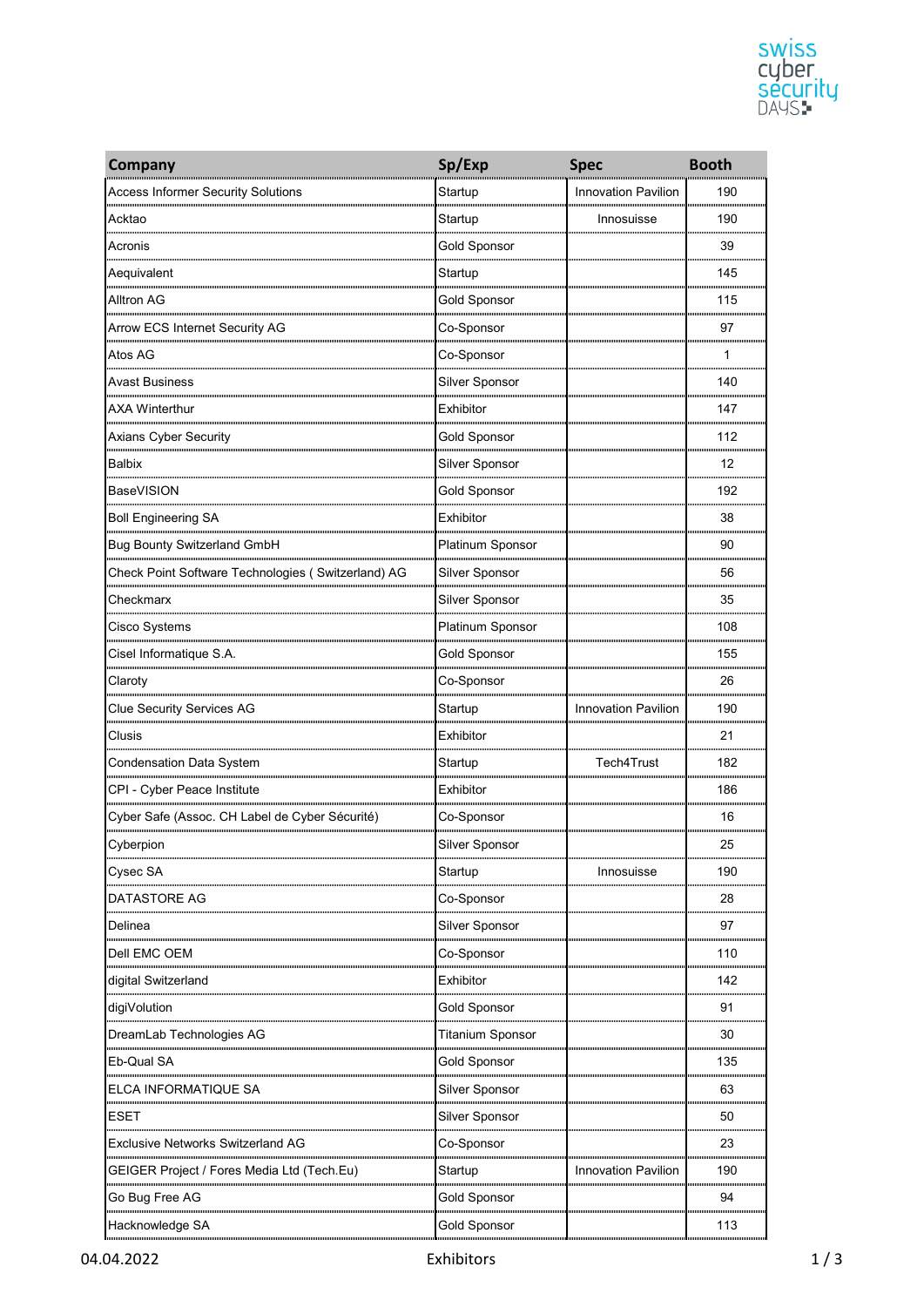

| <b>Company</b>                            | Sp/Exp                                                   | <b>Spec</b>                                | <b>Booth</b> |
|-------------------------------------------|----------------------------------------------------------|--------------------------------------------|--------------|
| Helvetia assurances                       | Silver Sponsor                                           |                                            | 16           |
| HES - SO / HEIA FR                        | Exhibitor                                                |                                            | 184          |
| I.C.Rep                                   | Startup                                                  | <b>Innovation Pavilion</b>                 | 190          |
| immunIT sàrl                              | Exhibitor                                                |                                            | 138          |
| Imperva                                   | Silver Sponsor                                           |                                            | 23           |
| Infoblox                                  | Co-Sponsor                                               |                                            | 135          |
| Innosuisse                                | Agence                                                   | Innosuisse                                 | 190          |
| In The Cyber Group SA                     | Startup                                                  | Innovation Pavilion                        | 190          |
| <b>IPG AG</b>                             | Gold Sponsor                                             |                                            | 27           |
| Kudelski Security / Nagravision SA        | Gold Sponsor                                             |                                            | 26           |
| <b>LUCY Security AG</b>                   | Silver Sponsor                                           |                                            | 28           |
| Mandiant Deutschland GmbH (Form. FireEye) | ,,,,,,,,,,,,,,,,,,,,,,,,<br>Silver Sponsor               |                                            | 136          |
| Micro Focus Deutschland GmbH              | Silver Sponsor                                           |                                            | 33           |
| Microsoft Switzerland                     | Co-Sponsor                                               |                                            | 192          |
| Mobiliar                                  | Titanium Sponsor<br>                                     |                                            | 101          |
| Netskope                                  | Silver Sponsor                                           |                                            | 3            |
| <b>OBS Orange Business Services</b>       | <b>Gold Sponsor</b>                                      |                                            | 9            |
| Okta Germany                              | Gold Sponsor                                             |                                            | 98           |
| Oneconsult AG                             | Co-Sponsor                                               |                                            | 115          |
| <b>OODRIVE</b>                            | Gold Sponsor                                             |                                            | 105          |
| open systems                              | Silver Sponsor                                           |                                            | 196          |
| Osirium                                   | Startup                                                  |                                            | 151          |
| <b>Phoenix Contact AG</b>                 | Exhibitor                                                |                                            | 14           |
| Prodaft Sàrl                              | Startup                                                  | Tech4Trust                                 | 182          |
| Promotion Economique de Fribourg          | Silver Sponsor                                           |                                            | 154          |
| <b>Proofpoint GmbH</b>                    | Co-Sponsor                                               |                                            | 135          |
| PSYND                                     | Startup                                                  |                                            | 152          |
| QOMPLX. Inc.                              | Silver Sponsor                                           |                                            | 7            |
| QRCrypto                                  | Startup                                                  | Tech4Trust                                 | 182<br>      |
| Qualys Switzerland Sàrl                   | Silver Sponsor<br>,,,,,,,,,,,,,,,,,,,,,,,,,,,,,,,,,,,,,, |                                            | 100          |
| <b>RC3 Police</b>                         | Exhibitor                                                |                                            | 120          |
| RealTyme                                  | Startup                                                  | Tech4Trust<br>,,,,,,,,,,,,,,,,,,,,,,,,,,,, | 182          |
| Recorded Future UK Ltd                    | Gold Sponsor                                             |                                            | 32           |
| <b>Rubrik</b>                             | Silver Sponsor                                           |                                            | 185          |
| Samsung Electronics Switzerland GmbH      | Gold Sponsor                                             |                                            |              |
| Saporo                                    | Startup                                                  | Tech4Trust                                 | 182<br>      |
| SCION (Anapaya, Sunrise, Swisscom)        | Gold Sponsor                                             |                                            | 181          |
| SEC Consult (Schweiz) AG                  | Silver Sponsor                                           |                                            | 1            |
| Secureworks                               | Gold Sponsor                                             |                                            | 110          |
| Securosys                                 | Startup                                                  | Innovation Pavilion                        | 190          |